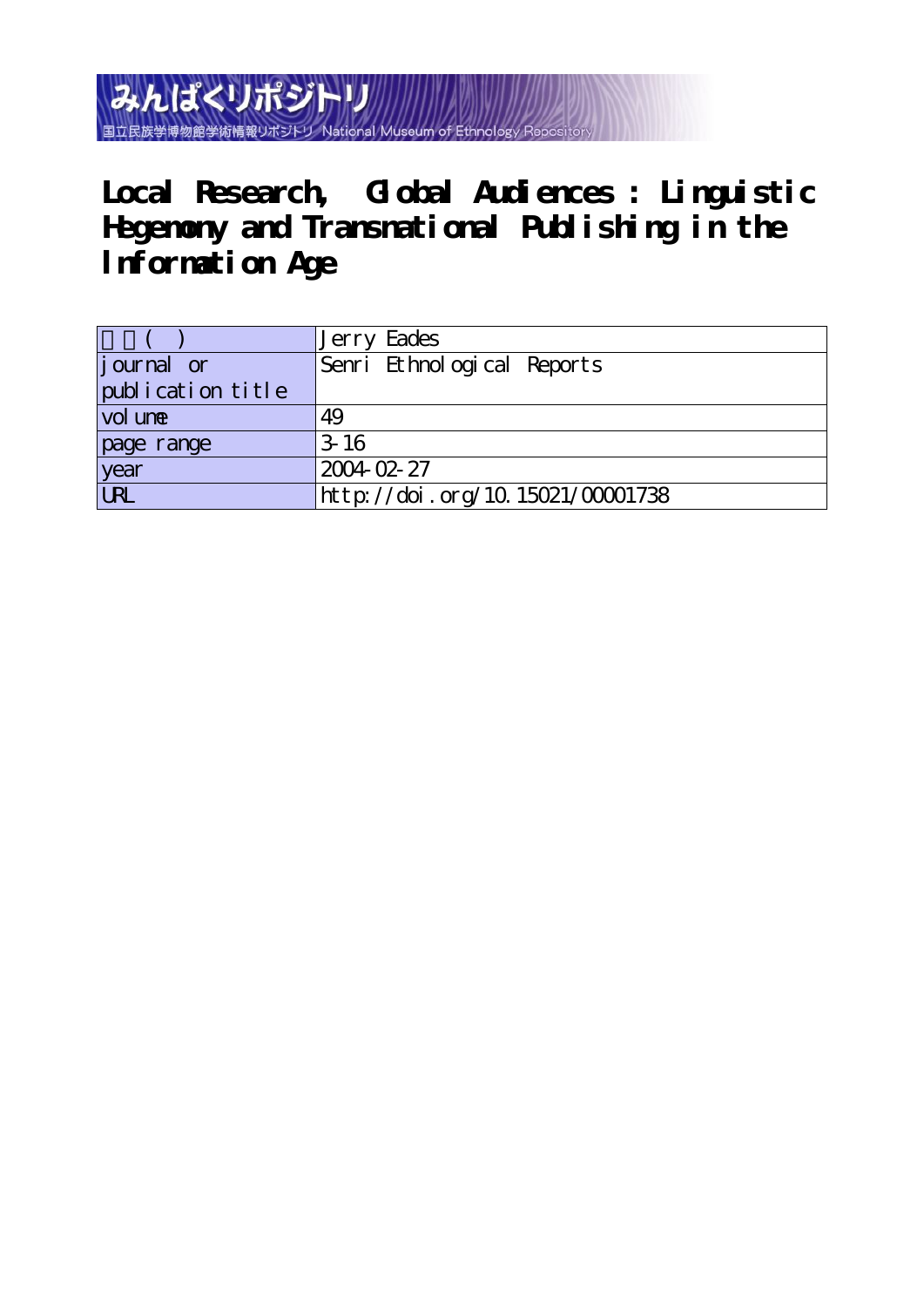# Local Research, Global Audiences: Linguistic Hegemony and Transnational Publishing in the lnfbrmation Age

# .Jerry Eades

Ritsumeikan Asia Pacific University

国内での研究・国際的読者:情報化時代における言語の主導権と国境を越えた出版 立命館アジア太平洋大学

# Abstract

From the perspective of a foreign-trained anthropologist working in Japan for many years, the author reviews some of the recent history of academic writing and publishing in this country and internationally. He explains how differences in academic administration and publishing have influenced research directions and research writing in Japan and elsewhere. The emergence of an academic audit culture in Japan and the apparent world dominance of Anglo-American academic publishing are criticized. Also criticized is the lack of support for translating high-quality Japanese research into English. To modernize academic publishing in Japan, the author suggests that we try combining the best aspects of modern information technology, foreign practices, and existing local practices.

長年、日本で働いてきた外国仕込みの人類学者の視点から、筆者は昨今の日本と世界における学術論文の 作成環境ならびに出版状況について論評する。本稿は、日本と諸外国を比較した場合、学術行政と学術出 版にみられる相違が、それぞれの研究動向と研究論文の作成方針に、どのような影響を与えてきたかを説 明する。具体的には、日本でも定着しつつある研究成果の評価傾向と世界の学術出版界を英米人たちが支 配している点、日本語による高水準の研究を英語に翻訳することに対する支援がないことを批判したい。 そして、日本における学術出版界を近代化するため、筆者は、最新の情報技術、外国の出版置習、および 既存の国内の出版慣習の最善点を組み合わせる試みを推奨する。

Much of the discourse surrounding the academic mode of production suggests that it is universal. It is generally assumed that higher education is a worldwide industry with similar standards and practices operating everywhere, that we are all colleagues in one great democratic universe of academe, and that practices, people, and therefore writings translate easily across national boundaries. Part of this feeling of universalism comes ffom the comfbrtable fact of Anglo-American hegemony. Generally because the American higher education industry is so large and so rich, it is the American schools that recruit the top scholars internationally, and the American journals and university publishing houses that set the trends in

3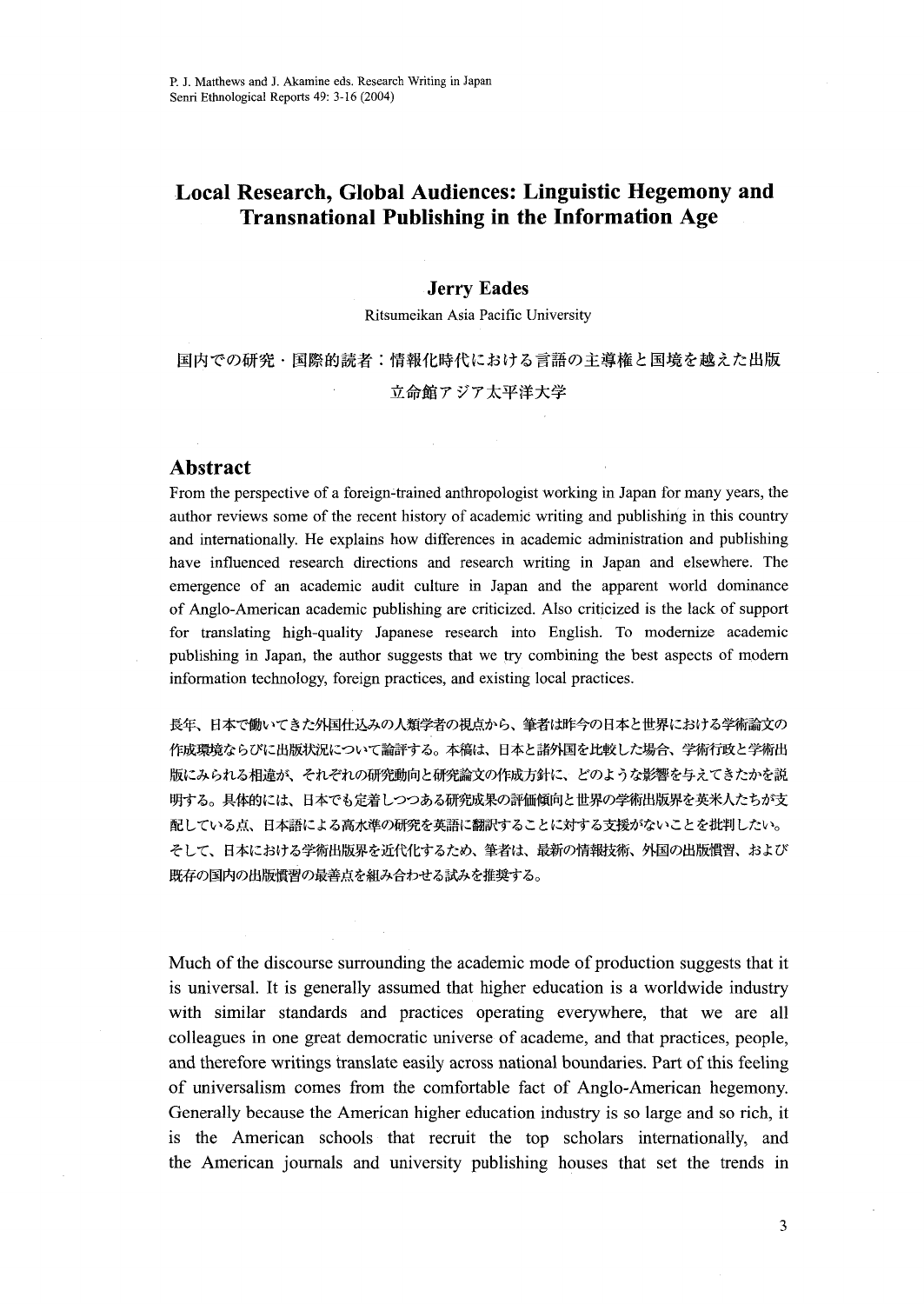publishing. The best American schools have more money to spend on individual students than any other schools on the planet, and as a result the libraries are also the best in the world. Harvard has 4.5 times as much to spend on each student as Oxford. Yale and Princeton have nearly as much as Harvard, and even Duke spends more than 1.4 times on each student as much as any university in Europe (Palfreyman 2001). English has become the *de facto* international language of choice at conferences, and even speakers of French who twenty years ago would have insisted on speaking in their own language, are willing to deliver in English. Scholars from the Benelux and Seandinavian countries have been doing so for much longer, and even Eastern Europe is fast moving from Russian to English as the academic *lingua franca*. Not surprisingly, the Japanese anthropologist, Takami Kuwayama, has seen anthropology as forming a "world-system," with America and Europe as the "center" on the one hand, and the rest of the world as the "periphery" on the other (Kuwayama 2000, 2004).

 In the real world however, hegemony is an on-going process, rather than an established fact, and many differences in national academic cultures and modes of production still persist. On aniving in Japan to teach anthropology twelve years ago, I was soon struck by the differences, not only in language, administration and research, but even in the way that people wrote up the results of that research and published it. Some years ago I gave a paper at the National Museum of Ethnology entitled "Why don't they write in English?" (Eades 2000). It was a question prompted by the state of affairs in my own discipline of anthropology. In Japan there are around 2,OOO accredited anthropologists (i.e. paid up members of the Nihon Minzoku Gakkai or Japanese Society of Ethnology).<sup>1)</sup> Many of these scholars are research active, pouring out papers and books for the massive Japanese publishing industry. Few of them are known in the West, and even fewer regularly publish in the mainstream western journals or through western publishing houses. This is in startling contrast with, say, France or Germany, where the works of leading gurus are translated into English (and Japanese) almost as soon as the ink on their manuscripts is dry. The result is peculiar. Japanese scholars read foreign materials freely and are well aware of the latest theoretical trends, while outsiders, with the exception of a small number of specialists on Japan who can read Japanese, are completely unaware of what is going on in Japan. In anthropology this is a pity: in fact Japanese anthropologists do comparatively little research in Japan itself, but they do outstanding work elsewhere in the world, including regions such as Africa where the material difficulties of research deter all but the most intrepid western scholars. In the more remote parts of Southeast Asia, most of the research is being carried out by Japanese.<sup>2)</sup> Japan, as Shinji Yamashita has put it, has an intellectual balance of payments problem which mirrors that in world trade: they import too much, and export too little (Yamashita, Bosco and Eades 2004).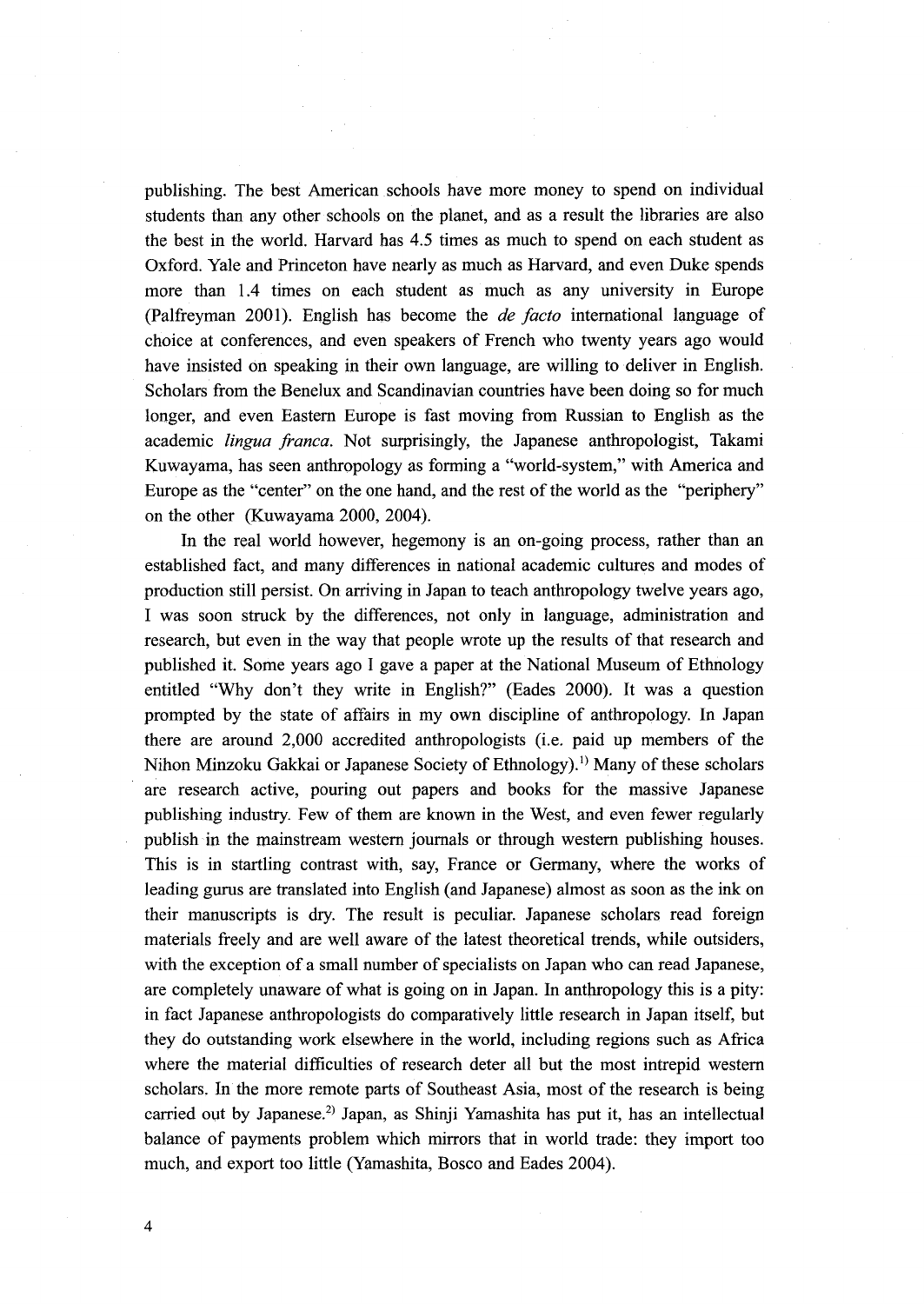Why is this? Part of the answer is language. It is not easy for non-native speakers to publish in English without extensive editorial help. You not only have to be able to write English well, but you also have to know the latest buzz words and theoretical concepts that are popular in the leading university departments in each discipline, and be able to use them fluently. These change extremely fast, and by the time major works containing them are translated into other languages, they may already be out of date amongst the scholars who introduced them.

 But other barriers to communication are less often recognized: these stem from the academic mode of production itsel£ There are major differences between the publishing industries of different countries, and scholars in different countries also tend to publish in different kinds of places. Before the Second World War, forms of writing and publishing in the major academic countries were more similar than they are now. To judge from the journals from this period, the main object of publishing was to make available the facts gathered during the course of research. Journals carried many research notes that largely consisted of raw data, and included contributions not only from scholars but also from administrators and amateur researchers on a wide variety of topics. Classic books from the period typically contained enormous amounts of new data, forming a marked contrast with the very short bibliographies, often running only to a page or two in tota1.

 This was particularly true in British anthropology. From the time of Malinowski onwards until about the late 1960s, scholars headed for the field, wrote down what they saw, returned to their own countries, got jobs in the expanding universities of the period, and eventually published most of the information they had collected, writing in the ethnographic present to suggest that nothing had really changed. Soon after their return from the field, or in some cases even while they were still in the field, they would write short articles for conferences or journals. Many colonies had their own research institutes, with their own journals and publication series. Early articles then became chapters of theses, and most theses were eventually published as books. Journal articles were therefbre not valued all that highly because they often appeared in some rather obscure journals, and were seen as raw material which would end up in a more polished form in books. Books were more prestigious and more important for getting jobs and promotion than joumal articles, but the major purpose of all publishing was to present information rather than advance theory.<sup>3)</sup>

 Much of this has remained true for Japan until the present. Most Japanese universities publish their own journals  $(kiy\hat{o})$  and monographs series, which are only open to members of that university. They are often short of material, given the small number of potential authors, so it is not difficult for academics to find space for their work. Shiga University, where I taught for six years, had fewer than  $2,000$ students, but it supported several journals, one of which appeared six times a year,

5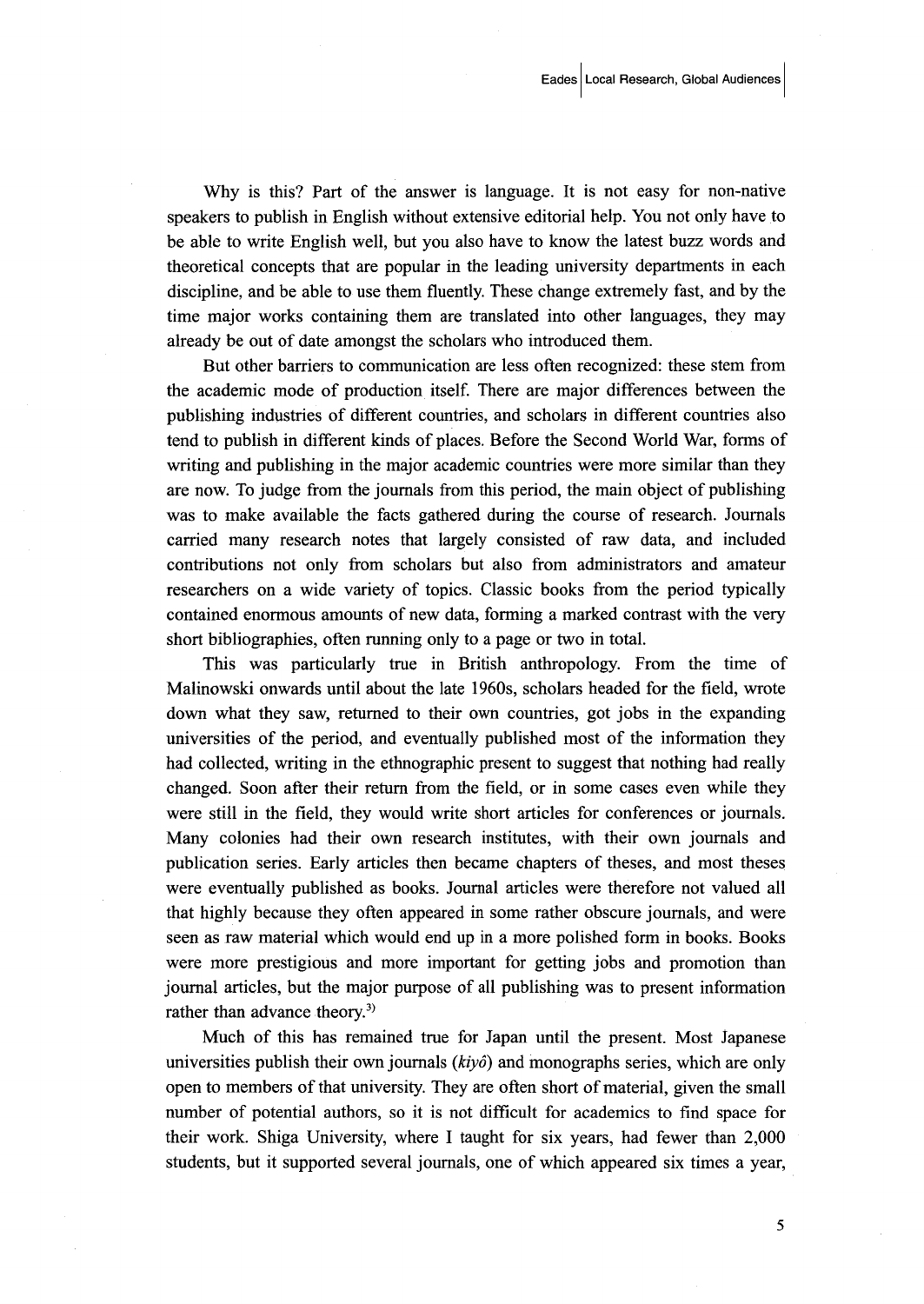plus a monograph series and a working paper series. About 80% of the publications by the Shiga professors appeared in these 'outlets. Publication times were correspondingly quick - literally a- few weeks between finishing a paper or monograph and seeing it in print. With publication assured, the researcher could then get on with the next piece of research and writing.

# Economics and Change

So far I have argued that research, writing and publishing practices used to be similar in Japan and the West, and in Japan much.of this system still survives. This raises the question of what happened in the West to make the system change? The answer is complex and tentative, but some of the main factors would appear to be the following: In the post-war period there was a considerable expansion of universities in most of the advanced industrial countries in times of economic growth, but these were often fo11owed by long periods of recession, in which the universities were forced to retrench and become much more competitive to retain their ranking in the hierarchy. The kind of rethinking that has become necessary in Japan since the economic bubble burst in 1991 took place in the West much earlier (cf. Eades 2001). Western universities were increasingly forced to compete fbr the best teachers, the brightest students and the biggest research grants, and evaluating the quality of teachers and researchers became a major problem. It is not easy to evaluate teaching before hiring a new professor, but evaluating research is much easier. In America, where the competition was most intense because of the number of schools relying on the market rather than the state, the main measure of research output became articles in the leading refereed journals. Refereeing or peer review (usually anonymous review by other experts in the same field) was the basis on which these journals selected the papers to publish, and this was increasingly seen as a guarantee of quality in research and academic publication.

The trend spread more slowly elsewhere. In the UK until the 1980s, books remained more important than journals in hiring and publication, so scholars concentrated on writing books. In America, on the other hand, journals became important earlier, partly because it became easier to rank the influence of journals, scholars and individual books or articles using the citation index. This was the brainchild of Eugene Garfield who had the brilliant idea of selecting the best journals in each field, putting together lists of references cited in each paper, and calculating the number of times the work of each author was cited. The resutts were published in the Science, Social Science and Humanities Citation Indexes, and became the standard measure of the academic impact of a particular scholar, joumal, or published work. The journals most often cited became the most prestigious, and the numbers of scholars trying to publish in them increased, turning peer review into a major industry. The review process became longer and longer, as more and more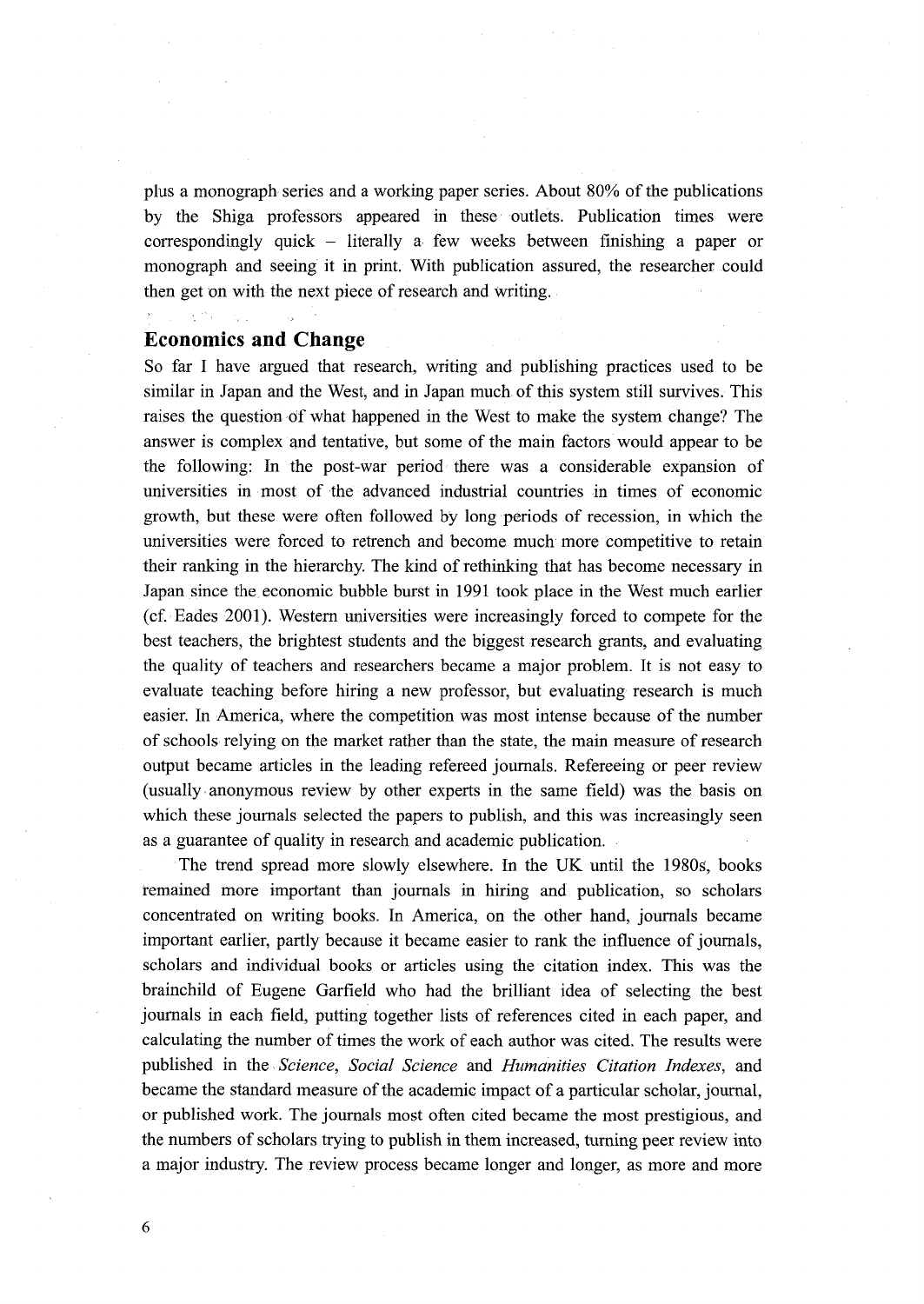papers were sent back to the authors for revision and resubmission, with the result that the interval between research, writing and final publication also expanded. By the mid-1990s, many articles in the West were taking two or three years to appear in print, assuming that they were accepted at all, which meant that many were effectively out of date by the time they were printed.<sup>4)</sup>

 So if the facts are dated, how eise' can the importance and quality of publications be judged? The answer is in terms of "theorys" though much theory in the qualitative social sciences is not theory in the scientific sense of propositions that can be tested, but more a system of categories and vocabulary with which research results can be written up. As demands for "theoretical relevance" in publications increased, the result was that scholars were fbrced to read and cite more works in their publications to establish their own theoretical credentials. Currently, articles in leading journals in American anthropology contain only 50% text, while the other 50% consists of footnotes and bibliography.<sup>5)</sup> The number of citations on average is continually increasing, and articles in American journals typically have twice as many as their counterparts in Japanese joumals. Wtiting styles have also changed, and become increasingly "theoretical," i.e. Iaden with the latest jargon and increasingly difficult to write and understand, or for that matter to evaluate. This trend has made the task of writing in English for non-native English speakers increasingly difficult.

 This emphasis on peer review, joumal publication and theory is now spreading as the American model is fo11owed elsewhere. Part of this is due to the spread of what is now known as the "audit culture" in university life, and this is starting to appear in Japan, as in the Center of Excellence Program over the last two years.<sup>6)</sup> The audit culture is a political culture in which people and govemments increasingly question the costs and benefits relating to public institutions, including colleges and universities. There is increasing concern with-whether education is meeting the needs of the country, whether investment in education represents good "value for money", e.g. in terms of the economic growth which it stimulates, and with what ways teaching and research can be measured and improved. The question gf how to measure quality is easily met by fbllowing the lead of the US publishing industry, with more emphasis on peer review, journal articles, and citation indices, which are then used as the basis for hiring, promotion, and allocation of research funds.

The ultimate example of the effects of the audit culture  $-$  and one which has been infiuential in the thinking of the Japanese Ministry of Edncation as well -- is that of the United Kingdom. Under the Margaret Thatcher government (1979-92), the universities began regular research reviews about every five years, the RAE or "research assessment exercise."<sup>7)</sup> The published output of each department in each university was scored (by peer review, i.e. by a committee of academics from the

7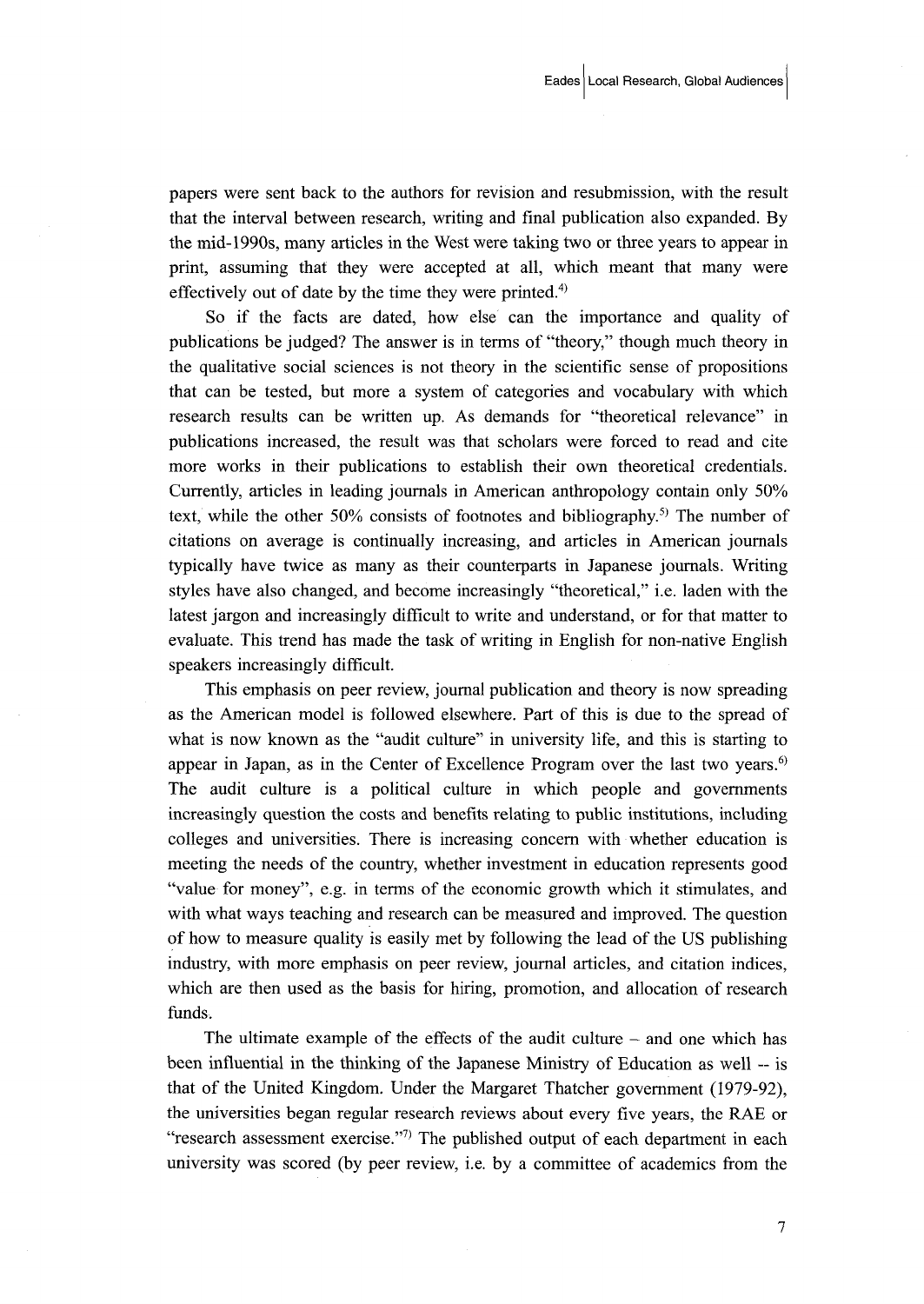same field) on a seven-point scale. In ascending order, these are 1, 2, 3b, 3a, 4, 5 and  $5^*$ . In addition to the quality of publications, the RAE also measures things like the number of research students in each department, the number of publications in refereed journals, and earnings from research imds, and the final rank is arrived at through an arithmetical fbrmula. Roughly speaking, a ranking of 3a indicates an average department with some nationally-known scholars, a ranking of 4 indicates a department whose members are nearly all recognized nationally, a ranking of 5 indicates a department whose work is recognized internationally, and a ranking of 5" indicated a department which is recognized as outstanding internationally, i.e. of world class. A proportion of the total higher education funding available from the government is distributed on the basis of this grading, and the amounts of money involved are considerable. Universities with higher research ranking receive a lot more money to do research in future, and universities and departments regularly use high ranks as part of their advertising for staff and students.

 Typically, the leading research universities such as Oxford, Cambridge or the leading London Schools (Imperial College, LSE, UCL), have departments which are nearly ranked all 5 or 5". Middle ranking universities have mainly departments ranked 3b, 3a or 4, with a smattering of 2's and 5's, while the lower ranking universities have mainly 2's and 3b's. Oxford, Cambridge and London have a huge advantage in research, because of the quality of the libraries, and these institutions attract a huge number of research students, both domestic and international, and a huge share of government research funding. They also attract the best scholars. The "new" universities, many of them forrner city polytechnics, carried out little research until their conversion into full universities in the early 1990s, so their research ranking is generally much lower, and their income from research correspondingly small. An altemative source of income is to enroll more undergraduate students, resulting in higher staff teaching loads and less time for research. The result of the audit culture and the RAE is that the university system is becoming increasingly polarized in terms of income, quality of students, and quality of research and publications, between the rich students and the poor, with institutions in the middle desperately competing to get onto the up rather than the down escalator.

#### Publishing Companies

Publishing companies also form an important part of the ranking system in the West. Academic publishing is roughly speaking divided between commercial companies and the university presses, though'the distinction is not always clear. Some of the commercial presses run series in association with panicular universities or institutes, such as the RoutledgelNissan Institute Series in Japanese Studies, or the books on the Asia Pacific that Routledge publish for the Open University. With the restructuring of the media industry, some of the commercial companies have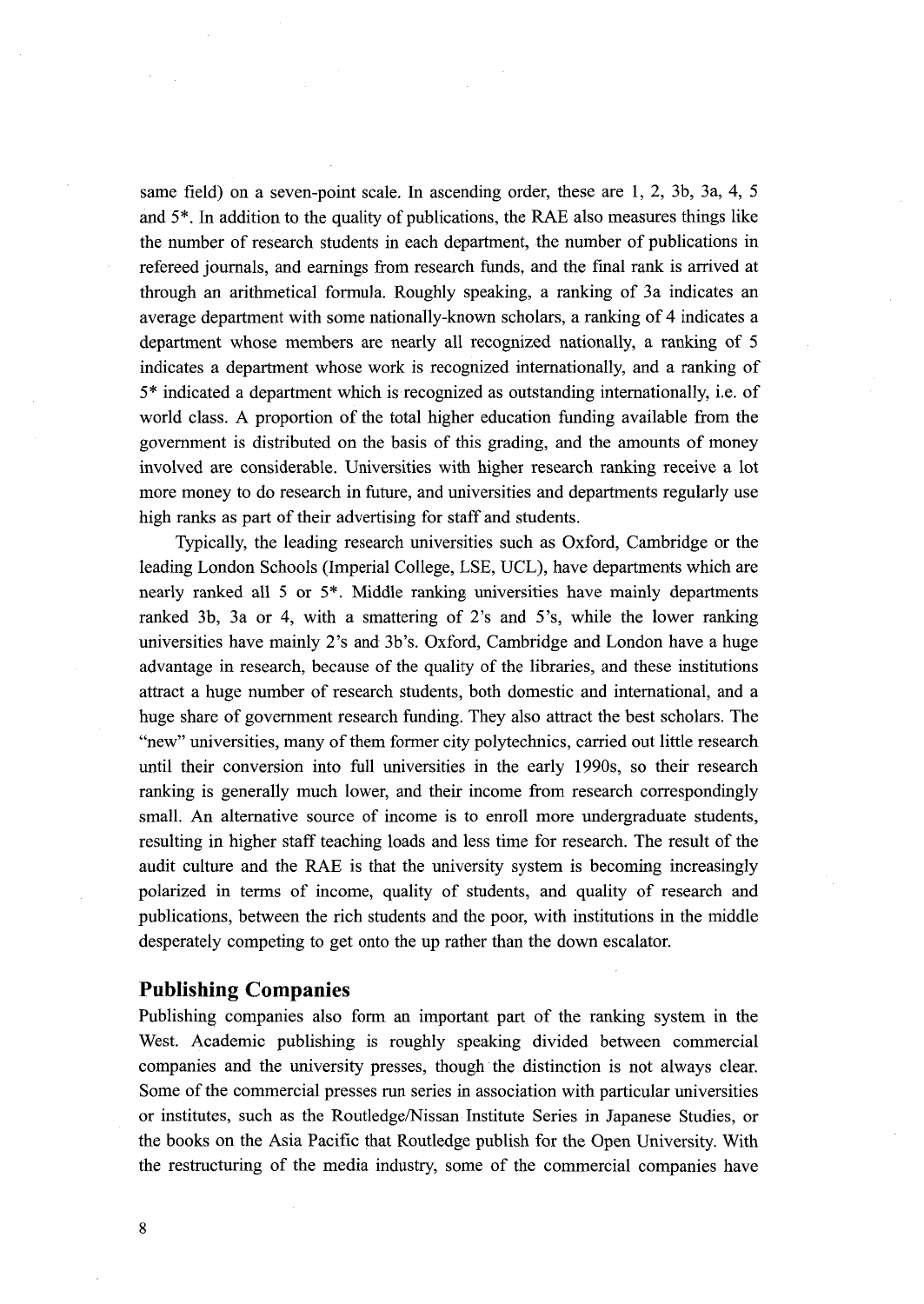become very large in the last twenty years. To give one case, one of the largest academic publishers in Britain and America is Taylor & Francis. This includes a number of "imprints" some of which originated in separate publishing companies, with Routledge being one of the largest of these.<sup>8)</sup> Routledge itself developed out of an earlier series of mergers in the late 1980s, and it currently publishes about 1,200 books a year. Taylor & Francis also publish extensively under other imprints, including both books and an increasing number of joumals. The British and American markets have other examples of similar conglomerates which have grown as a result of mergers (e.g. Ashgate and Palgrave), though on a smaller scale. All three of these companies publish mainly academic monographs, that is to say a large number of titles with small print runs for each title. Some of the other large commercial players in the academic market, such as McGraw Hill and Prentice Hall concentrate more on the textbook market, with smaller numbers of titles, larger print runs, and frequent new editions. Compared with monographs, these textbooks provide an elaborately produced and designed product at a cheaper price, and the cost can be offset through print runs of tens of thousands rather than hundreds of copies. (After the expense of setting up the print run, once the first 500 copies have been printed, the production cost of each extra copy declines rapidly to that of the paper and ink consumed.)

Of the university presses, Cambridge and Oxford are in a class of their own in terms of size, because of their large school and EFL (English as a Foreign Language) textbook markets, but both publish regular series of academic monographs as well. Most other university presses, whether in Europe or America, are much smaller, typically publishing between 50 and 300 books a year.<sup>9)</sup> The most prestigious are Princeton, Harvard, Stanford and Yale, followed by California (one of the largest), Chicago, Columbia, Cornell, SUNY and so on. Some have a near monopoly in closely defined niche markets, such as Duke (in cultural studies), or Hawaii (in Asia Pacific Studies). Many of these presses employ commissioning editors in the main fields in which they are interested, and these meet and discuss projects with academics at the larger academic conventions. Alternatively, they rely on series editors, usually academics who are recognized experts in their fields, to stimulate and sort through projects for their particular series. There are pendulum shifts in these markets: sometimes single-authored monographs are in fashion, and sometimes edited volumes which are easier to use as course texts. There is also the issue of whether or not to print a panicular book in hardback or paper, or both. Some firms like Routledge or Edward Elgar with some of their series recoup their investment through sales to a small number of libraries at very high prices, to the distress of academics and students who find these prices exorbitant. Best-selling titles may be published in paper later. Other companies aim for the student market and publish their titles either in cloth and paper, or paper only, from the outset.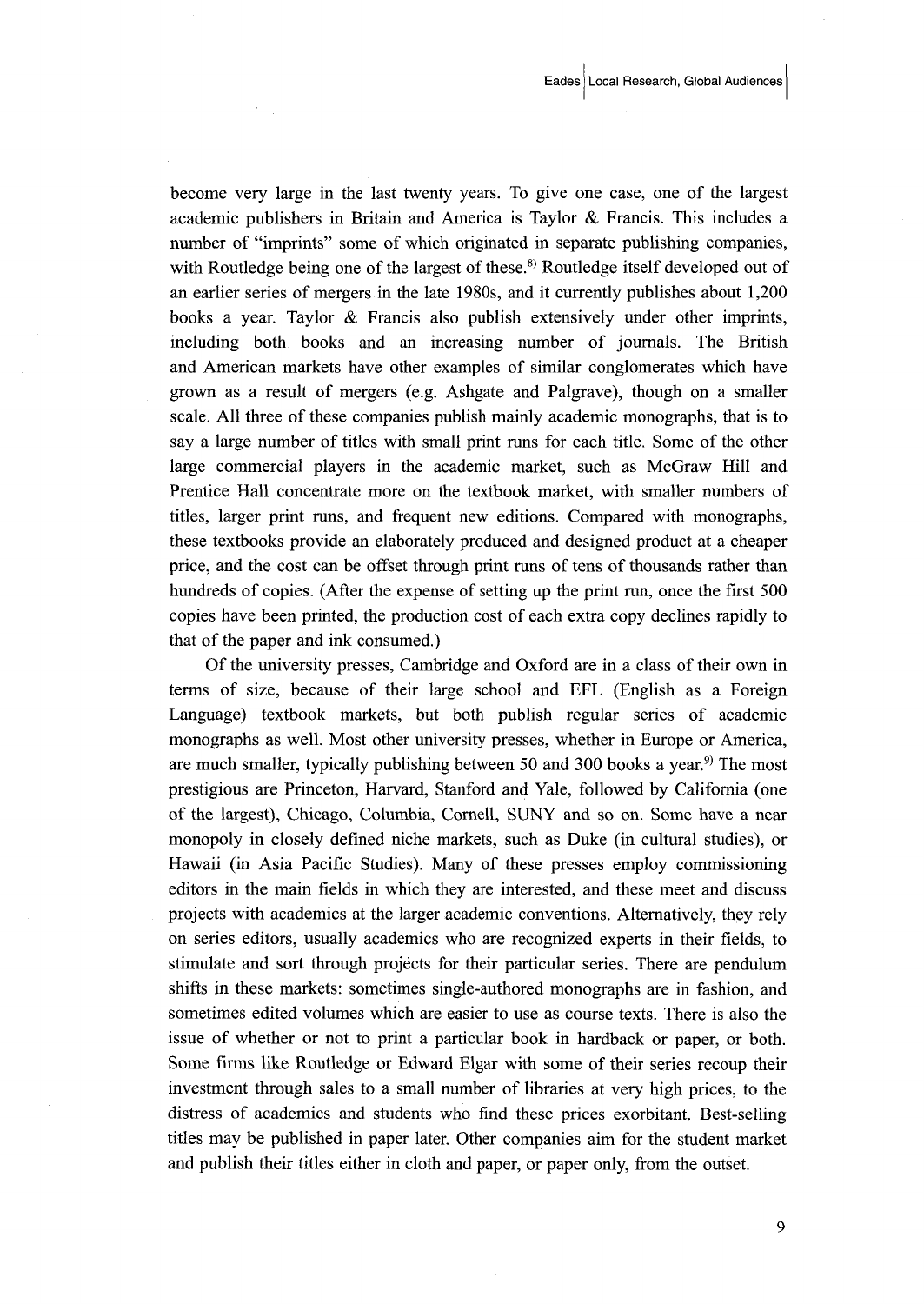There are also many smaller commercial publishers, typically one or two-office opetations, which put out around 50 books a year, and which typically concentrate on a narrow range of subjects or areas of the world. To keep costs of production and distribution down they often collaborate on series or individual projects with companies in different regions  $-$  e.g. on the other side of the Atlantic. In recent years, many of these small companies have been bought up by the big ones: a good example in Asian Studies is Curzon, which had already bought up some small Asian lists itself, and which was recently bought up by Routledge. Finally, there are very small university presses in North America and the UK, producing 10-50 books a year. These are typically one-office operations, with just a couple of permanent staff and most of the work subcontracted out.

 There is eonsiderable competition to get books published by the more prestigious university presses, with the result that queues and bottlenecks develop because of the lengthy review and editing processes. Two to three years is usual in the west between a book being completed and being published, compared with a fraction of that in Japan. Why does it take so long? First finding expert readers and getting them to evaluate the manuscript can take six months or longer, particularly if a vacation intervenes. Second, decisions may be slow even after the readers' reports are in. One publisher I co-edit a series for,<sup>10)</sup> State University of New York (SUNY) Press, has an editorial committee which makes all publishing decisions but which only meets three times a year. The next delay comes with copy-editing by a professional who goes through the manuscript, checking style, footnotes, lists of references etc. Much of this work is to get rid of inconsistencies of expression and repetition - which are a problem in English, but not necessarily in Japanese. Copy- editing can take several months, depending on the availability of editors and the amount of work required by the manuscript. After that, answering the copy-editor's questions and getting permission to cite other people's material can take many months more. Final checking, type setting, proofreading, indexing, and printing can also take many months, though things may speed up if the authors can carry out some of these tasks themselves. All these processes involve different groups of people and the delays can add up. Everything can of course be done very quickiy if the publishers, printers and writers are coordinated, and if there is an instant market for a book, like books on Iraq or Al Qaeda after the 9/11 attacks, but this seldom occurs.'i) By contrast, publishing houses are much more efficient in Japan than in the West, with books typicaliy taking only 3-6 months to be published. Print runs are typically longer, 2,OOO or more copies compared with 700-1,OOO for many books in the West.

There are some other considerations with publishing that are also important to understand. First, the production costs of a book are only 8-12% of the sale price: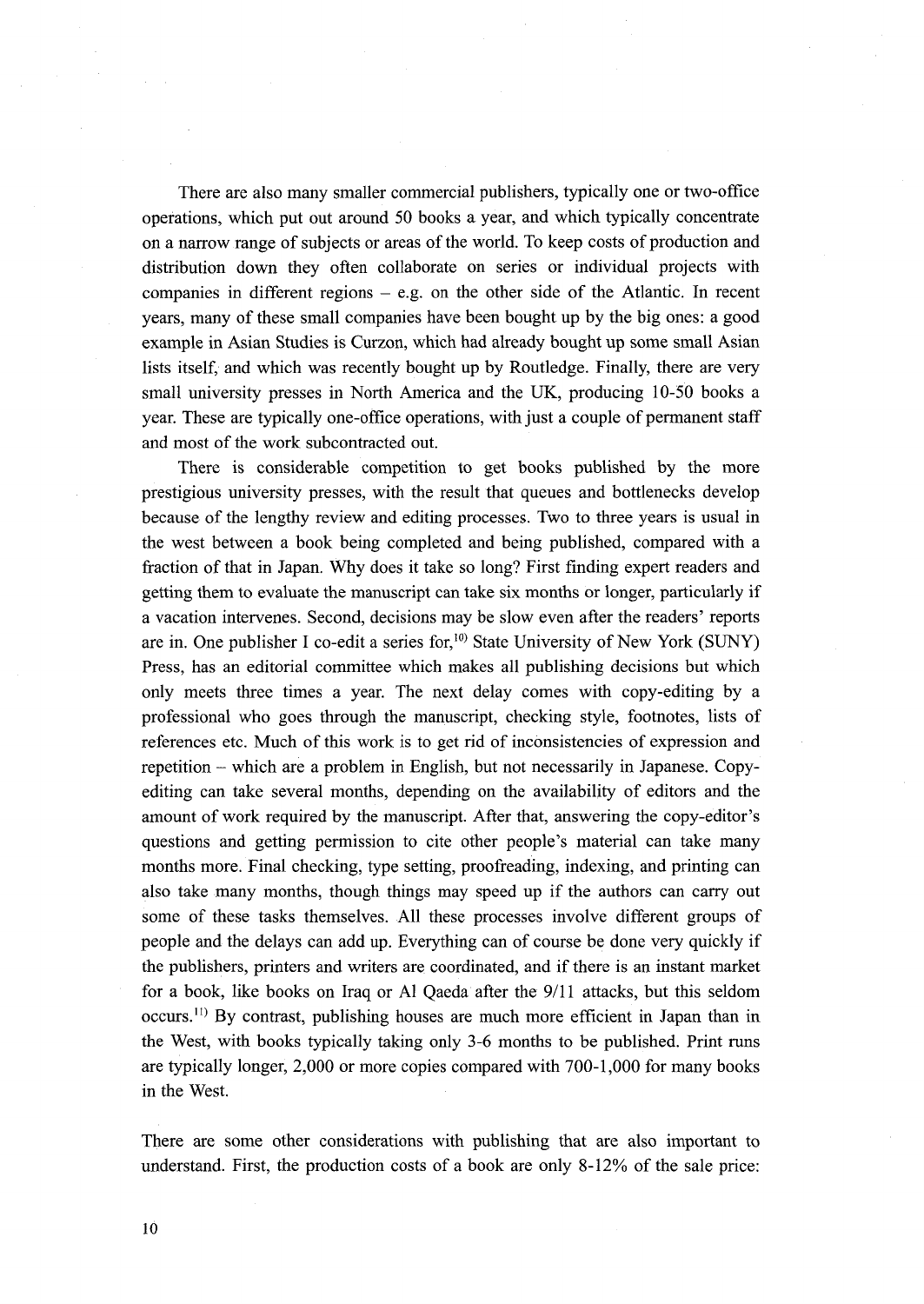50% goes to the dealer, 30% to the publisher and distributor, and only about 1O% to the author. It is difficult to make any money out of writing books unless you are writing for a publisher like Penguin, which produces cheap books that sell lots of copies, or you are writing a popular textbook for the American market. In fact, most books in the West have print runs of between 500 and 1,OOO: they sell many fewer copies than the average book in Japan, which sells around 2,OOO. Book reviews also have very little effect on sales. Like everything in journals, book reviews can also take a couple of years to appear, by which time over  $90\%$  of the copies of the book that will ever be sold will have already been sold. Most copies of most books are bought by libraries which have placed advanced orders, and they are bought within a few days of the book being published.

Because the costs of book production are fairly low in relation to the sale price, the impact of infbrmation technology on book production has also been surprisingly limited. This impact is also quite old now  $-$  the larger presses were already typesetting books by computer 25 years ago. But much of the publishing industry still operates by sending around bits of paper marked up with red pencil, for instance for copyediting and proofreading. Much more important are the economies of scale to be brought about by distribution, and this is one of the main reasons for the restmcturing which has taken place recently. So there are actually fewer companies interested in publishing the average scholar's books than there were a few years ago, and these companies are increasingly worried about profits. Publishing academic monographs may be prestigious, but there is not much money in it.

The alternative for aspiring authors is simply to publish on the Internet, which is both quick and cheap, so why don't they? It is mainly because unless their work comes from a prestigious press and is clearly peer-reviewed, it will be ignored by other scholars and will count for little when it comes to finding jobs and promotion. It is the peer review system that to a large extent is helping to keep the traditional publishing industry going using methods which now) from a technological point of view, seem rather antiquated.

 But will the publishers themselves use the Internet to distribute their wotk? In the journal matket, this is already happening, because on-line journals are much easier to search and collect material from than the old paper hard copies. It is less likely to happen in the book market. Most people, it seems, actually prefer reading books on paper rather than computer screens, as books are generally smaller and more convenient to carry around. The interests of authors and publishers differ here. Most writers make very little from their books, but are happy to see the work read and cited by other scholars. But publishers need to sell books and make a profit, and so are much more worried about the possibilities of being copied from the Internet. There are a few exceptions. The University of California Press has realized that it will make no more money out of its older books, so it is offering many of them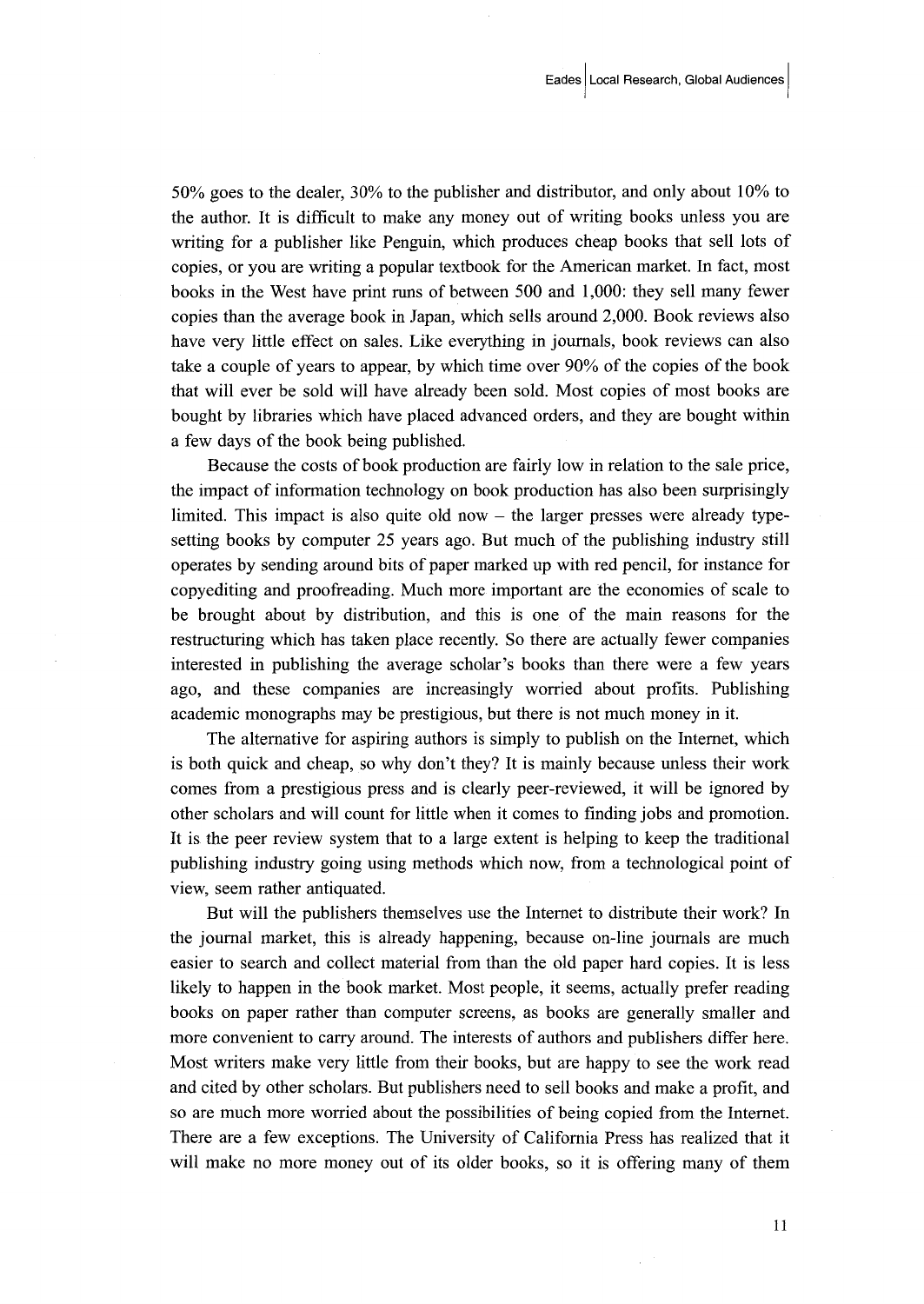either free or on a subscription basis on the web, the subscriptions providing the Press with a new source of income from its old list.<sup>12)</sup> There is also the possibility that a reader will be willing to pay for the convenience of having a paper copy of a particular book, and so the site includes an order page as well, through which hard copies can be ordered. Some scholars argue that putting a book on the web actually increases rather than decreases sales, as some people will want to buy a hard copy having seen the text. It remains to be seen whether many publishers will take the risk and put all new books on the Internet, though some scholars insist on this when they publish, as they are primarily concerned with their work being disseminated.

All of this creates a quandary for scholars in Japan who want to develop an international reputation. To do so, they realize that they should probably write in English, but this takes time, western publishers are slow for the reasons listed above, and the audience will be more limited than it is in Japan. Not surprisingly, many of the Japanese authors give up the struggle and continue to publish only in Japanese, which is quicker, easier, cheaper and sells more copies.

 So despite globalization and internationalization, it is actually difficult for scholars from other countries to contest Anglo-American hegemony, given that the international language of higher education is increasingly English. Translations would be one way forward, but these are expensive, difficult to finance, and are seen by publishers as a risky investment. Not all work is suitable for translation – for instance, a former Japanese colleague of mine wrote extensively in Japanese on a major European sociologist, and wanted to translate his books into English, for a sociology market already awash with similar books. Not surprisingly, he was unable to find a publisher who was interested.

In anthropology, however, the lack of translations is a pity. The Japanese-based scholars still stress the importance of finding facts and reporting them, much more so than their more theoretical western counterparts. These Japanese works are a repository of primary data, and in twenty years time may seem much more valuable than many western works, when the theoretical language in which the latter are written has become dated. The problem is that that these works are written mainly in Japanese and so will remain largely unknown by and inaccessible to Westem scholars.

What we need therefore is either a massive government-financed program to fund translations of the best Japanese academic works, or for non-economic forces to come into play. If translation was seen as a valid scholarly exercise, and was rewarded accordingly, scholars might be more prepared to spend more time engaged in it, rather than leaving it to their students or professional translators who lack the necessary training in the discipline. It is possible that translation programs will make translation between some languages easier as the software improves. Machine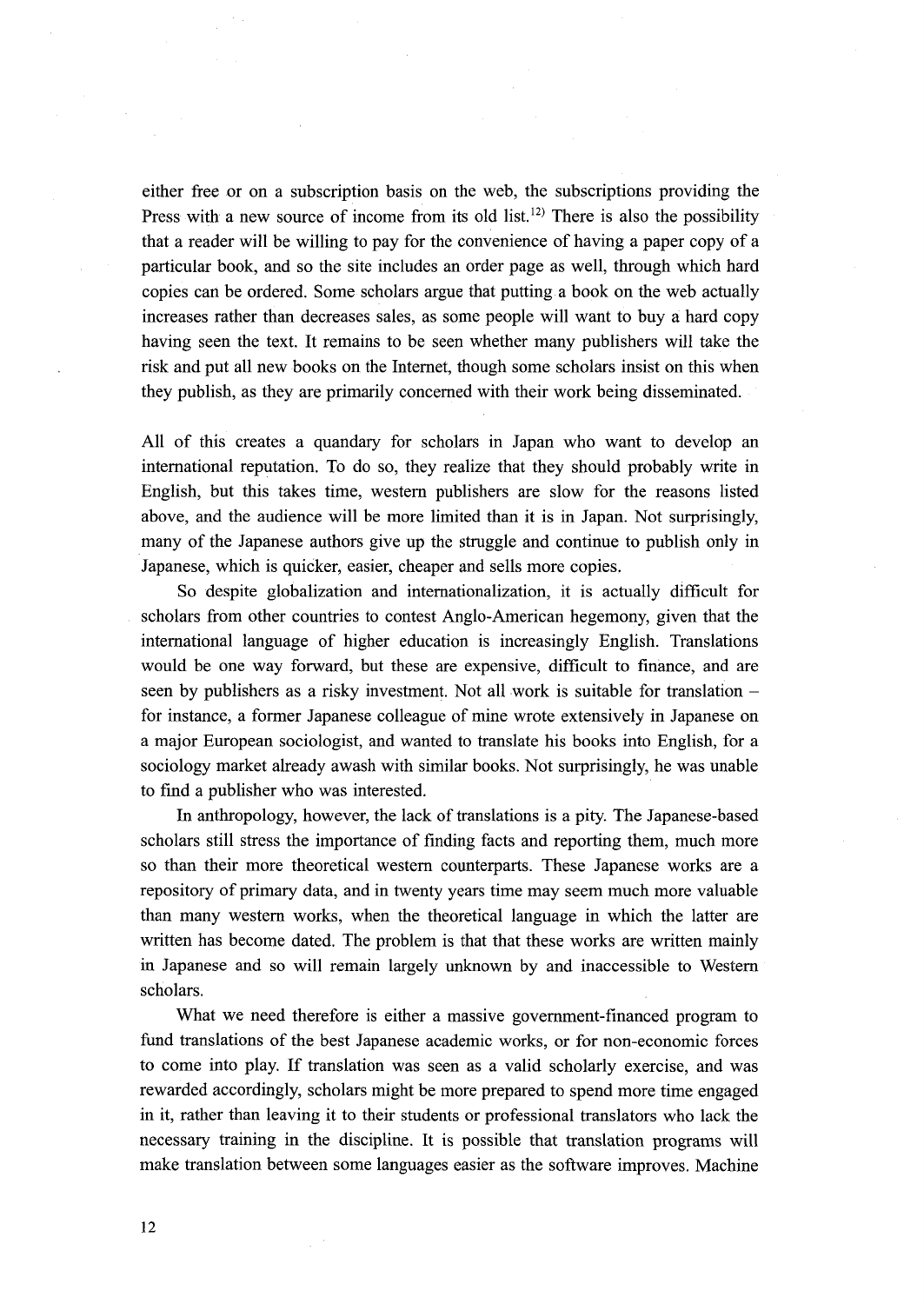translations between e.g. Japanese and Korean, which have similar structures, are apparently already very good, as are those between some European languages. Unfortunately translation programs between English and Japanese generally produce such poor results that it is quicker to translate from scratch rather than edit the output from a program.

# Conclusion

In this paper I have argued that beneath the assumption that academic norms and values are universal  $-$  an assumption encouraged by the consolidation of Anglo-American academic hegemony – national differences still persist. The surprising lack of interaction between the very large number of Japanese anthropologists and their counterparts elsewhere is a typicat symptom of this, as is the one-way flow of information that goes with it. This is not only a question of language, though the increasing stress on theoretical jargon and citations in the West certainly makes it difficult for non-native speakers to write in the approved style. There are also differences in the structure of the publishing industry, for instance the survival of inhouse publishing in Japan versus the increased stress on peer-reviewed journals and monograph series in the West.

 These differences are not caused so much by different academic traditions in different countries as by rapid change in the West in the postwar period. This in turn is due to increased competition that has led to the spread of the audit culture, bolstered by the popularity of citation indexes as research and evaiuation tools. Part of the reason for the increased stress on theory is that, because of lengthy reviewing and publication lead times, many of the facts reported in social science joumals are actually out of date by the time they appeag in striking contrast with Japan. It can be argued that one effect of the prolonged economic recession in Japan is that the audit culture is starting to spread rapidly there as well, as in the Center of Excellence Program launched in 2002-3. This can be expected to result in even greater polarization between elite and non-elite institutions in Japan, with some of the latter going to the wall over the next few years because of the fall in the birthrate.

 The Japanese scholars who will benefit most from this will be the multilingual and multicultural jet-setters who can survive in the face of increasing western hegemony, but increasingly the best of them will be absorbed by the American academic system, because of the rewards and research facilities on offer. Academic hegemony may also lead to academic brain-drain.

 At the same time, the academic publishing industry is undergoing restructuring itself, and cannot be relied upon to bridge the gap between academic cultures on its own. One result of the restructuring is actually a more limited choice of publishers for academics, as the smaller companies are swallowed up in increasing numbers by the larger ones (the Taylor  $&$  Francis syndrome). The larger and more prestigious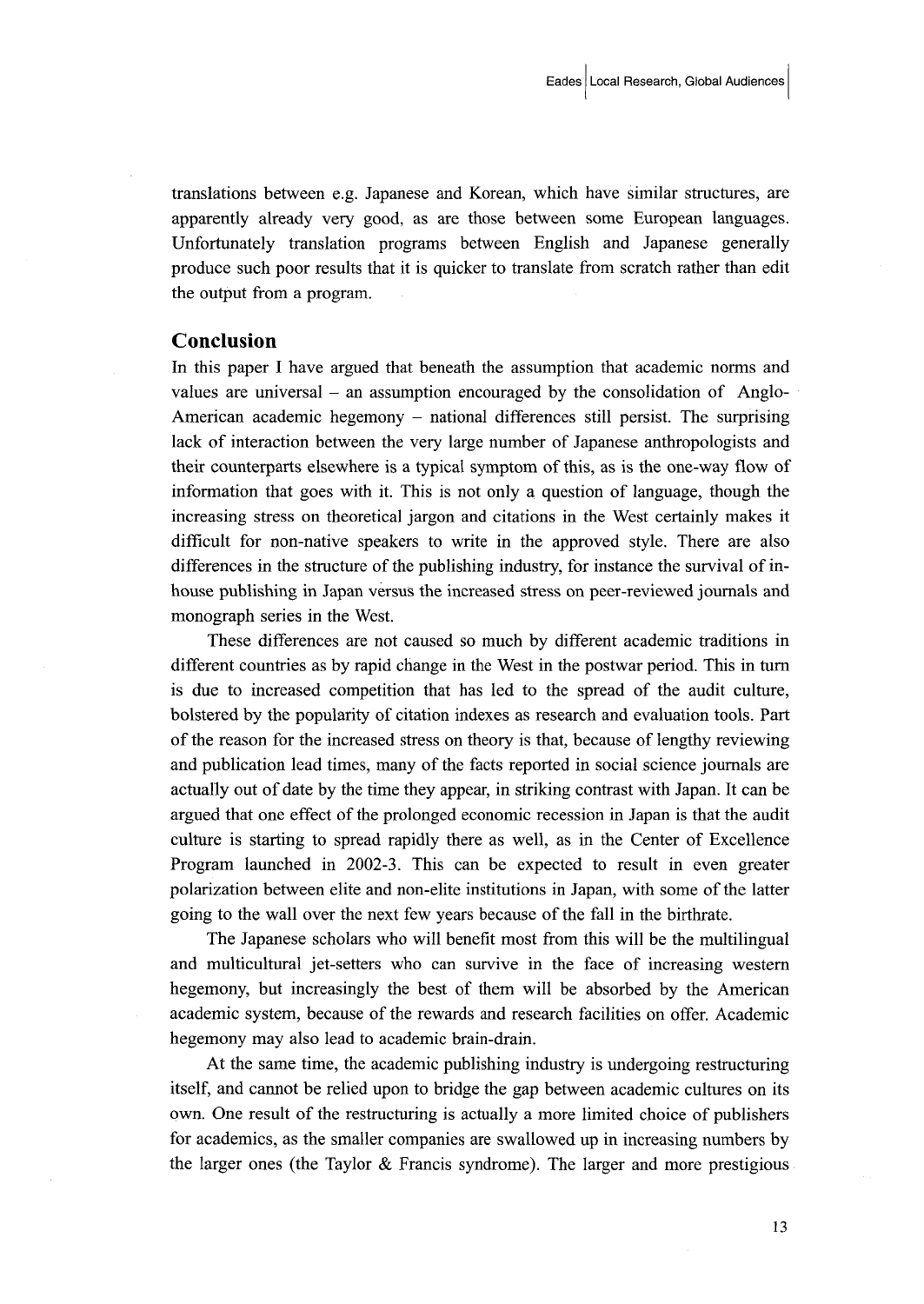university presses will survive, sometimes subsidized by their parent institutions, but many of the smaller ones may be squeezed out. Some firms such as Routledge and Edward Elgar may decide to make available more material by non-western scholars in translation, but in small quantities and at prices that mean that these works will find their way into few libraries. They will have little impact on students. Meanwhile, the bottlenecks in the western industry which result from competition and the peer review system make it likely that non-western scholars will continue to publish mainly lbcally and in their own languages, rather than internationally.

Information technology has been around in the publishing industry for some time, and will probably have little effect on actual book production, given that production costs are only a fraction of the final selling price. On the other hand, it is already having a profound effect on the journal market, though this is also generally under the control of the major publishers as well (Oxford, Cambridge, Elsevier, and Taylor & Francis being good examples).

 To bridge the gap between the center and periphery in the academic world system, two specific moves might be helpful in relation to Japan. First, there is a need for the government, and specifically the Ministry of Education, to take the lead in financing good quality translations on a much larger scale. Secondly, universities themselves should give much more emphasis to translation as an important exercise when evaluating staff performance.

 More generally, to break the logiam in academic publishing and drag it into the  $21<sup>st</sup>$  (or even the  $20<sup>th</sup>$ ) century, there is need for a major and prestigious university, a consortium of universities, or a publisher to take the lead in organizing a peerreviewed web-site on which good-quality monographs or edited volumes can be published quickly and efficiently (i.e. in months rather than years), focusing on a single discipline or area. Chinese studies or Japanese studies would be excellent candidates for this treatment, because (a) China and Japan are extremely important countries in their own right, so there is a large market for works on them, and (b) both countries have massive publishing industries in their own languages, so there is a huge body of work which can only be made available to the international scholarly community through translation into English. With appropriate technology, such an operation could be coupled with a publish-on-demand system in which printed copies could be printed as and when ordered. This would eliminate the need for storage space and inventories, and would still permit those who require a printed copy to obtain one. But the main benefit would be quicker and more efficient dissemination of work of guaranteed quality than is possible under the present English-language publishing system  $-$  a system characterized by long lead times, antiquated production methods, and (in some cases) outrageous prices.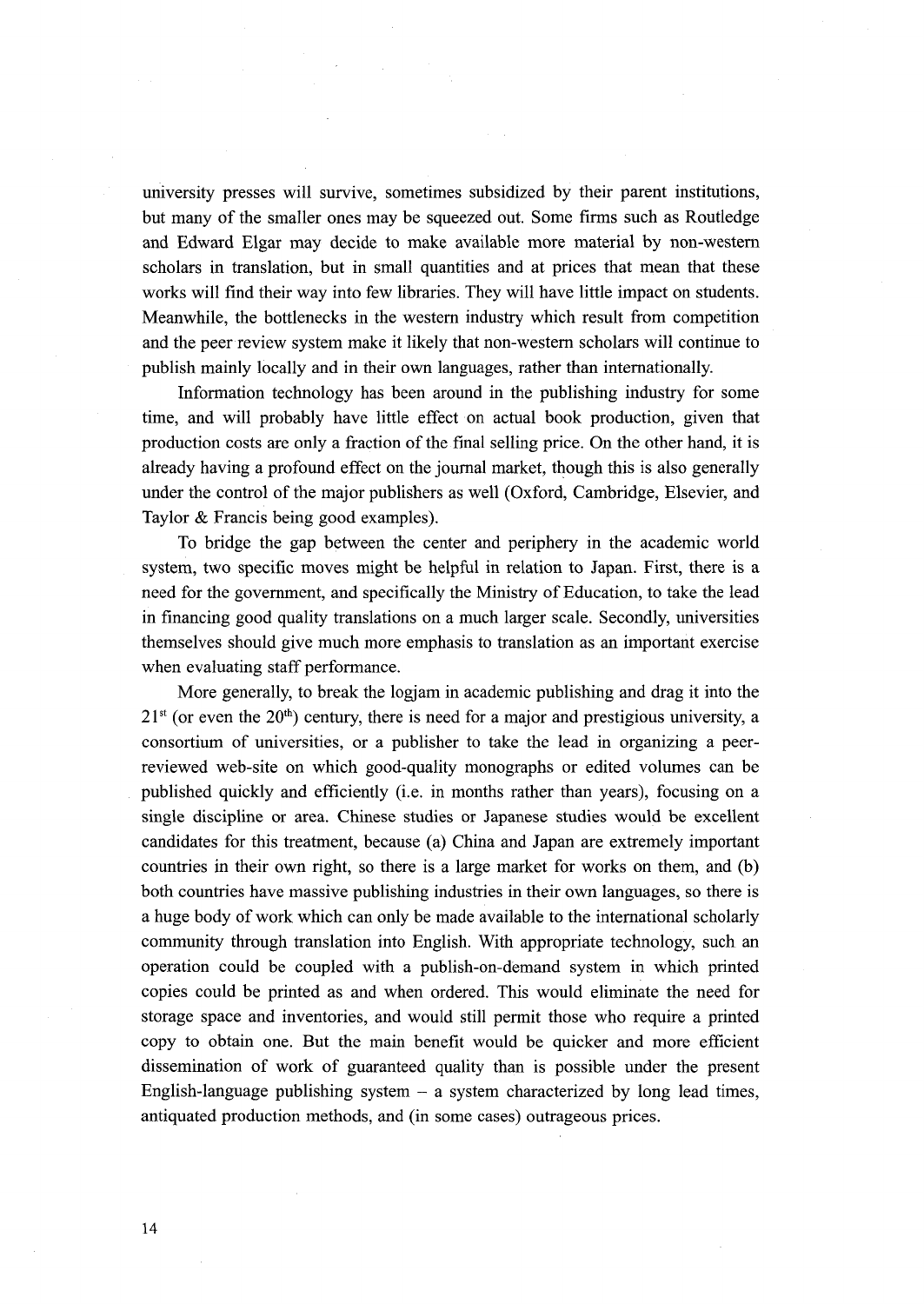## Notes

- 1) The English name will be changed to the Japanese Society of Social and Cultural Anthropology from 2004.
- 2) As an example, see the list ofreferences in Hayami (2001), who lists work being carried out by Japanese scholars in Vietnam, Carnhodia, Laos and Myanmar, as well the more accessible parts of the region.
- 3) This was particularly tme in West Africa, whioh until the 1970s was one of the most important regions for anthropology research in the UK. I worked there from 1969-76.
- 4) Based on a survey of *American Ethnologist* for 1996. This journal actually gives for each article the original date of submission plus later revisions and acceptance.
- 5) Also based on the example of *American Ethnologist*.
- 6) For an excellent discussion of changes in higher education in East Asia and the spread there of the audit culture, see Goodman (2001). On the Center of Excellence program see also Eades (2001). The phrase "audit culture" comes from Shore and Wright (1999).
- 7) The results of the 2001 RAE and previous exercises are available at the British Higher Education Funding Council site, http://www.hefce.ac.uk/Research/assessment/default.htm.
- 8) The other members of this group are Bios Scientific Publishers, Brunner-Routledge, Carfax, CRC Press, Europa, Garland Scientific, Martin Dunitz, Psychology Press, Routledge, RoutledgeCurzon, RoutledgeFalmer, Spon Press, Taylor & Francis Asia Pacific, and Taylor & Francis.
- 9) A quick way of working out numbers of publications is through the Publisher search facility for a single year on the COPAC site (copac.ac.uk) run by the University of Manchester. This site includes the catalogues of most of the major British university research libraries.

10) Japan in Transition, co-edited with Takeo Funabiki of Tokyo University.

- 11) Of over a dozen books which I have authored or edited, the quickest took five weeks to publish, the longest nearly four years.
- 12) See http://repositories.cdlib.org/escholarship/.

#### References

Eades, J.S.

- 2000 'Why don't they write in English?' Academic modes of production and academic discourses in Japan and the West. In Pamela Asquith (guest ed.), *Japanese* Scholarship in International Academic Discourse. Ritsumeikan Journal of Asia Pacific Studies 6: 58-77.
- 2001 Refbrming Japanese higher education: Bureaucrats, the birthrate, and visions of the 21st century. In Roger Goodman (guest ed.), Higher Education Reform in East Asia: A Comparative Perspective. Ritsumeikan Journal of Asia Pacific Studies 8: 86-101.

Goodman, R.

 2001 The state of higher education in East Asia: Higher education in East Asia and the State," In Roger Goodman (guest ed.), *Higher Education Reform in East Asia: A* Comparative Perspective. Ritsumeikan Journal of Asia Pacific Studies 8: 1-29.